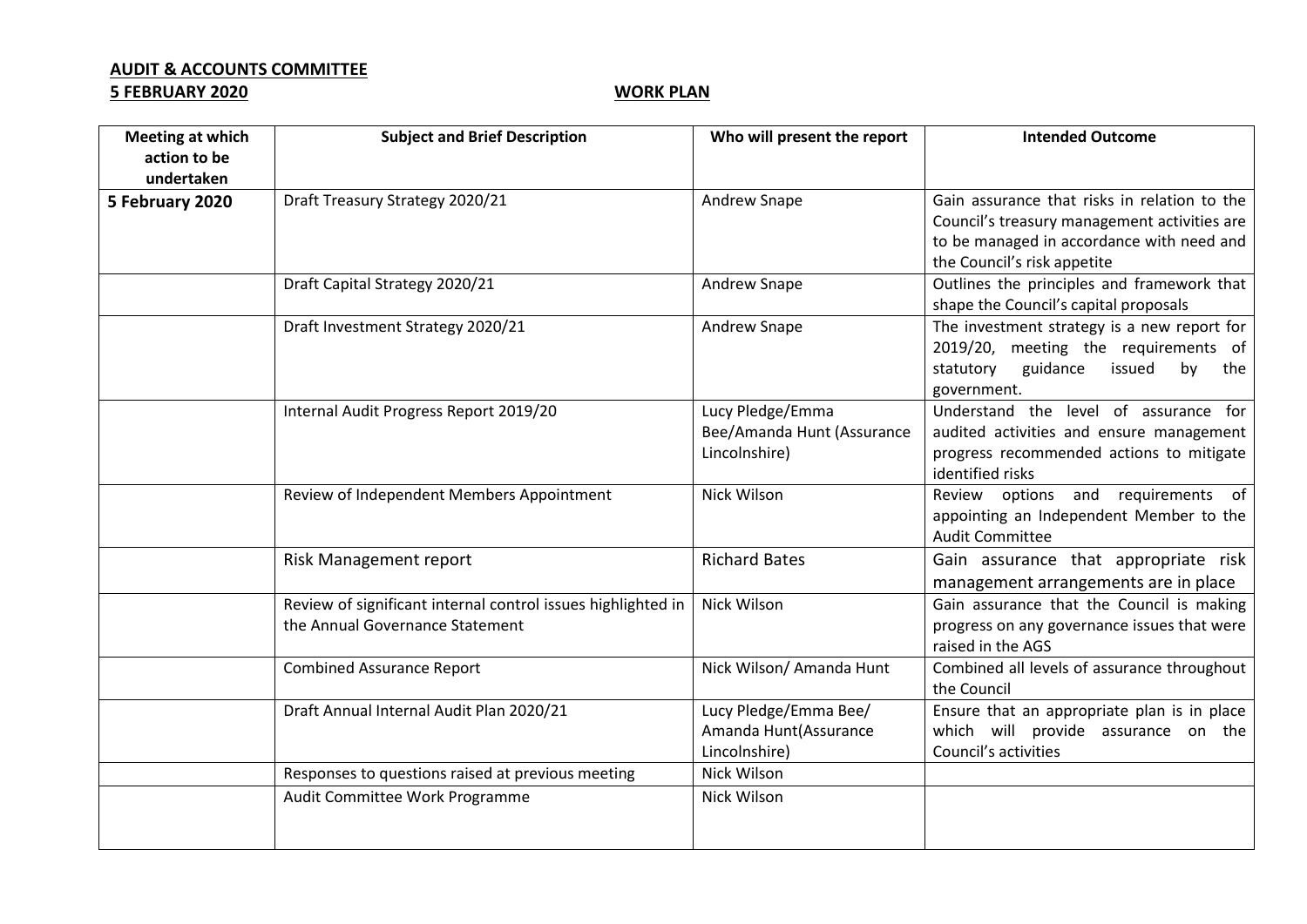| <b>22 April 2020</b> | <b>Statement of Accounting Policies</b>             | Andrew Snape          | Gain assurance that the Council has                                                       |
|----------------------|-----------------------------------------------------|-----------------------|-------------------------------------------------------------------------------------------|
|                      |                                                     |                       | appropriate accounting policies in place that<br>reflect the way items are treated in the |
|                      |                                                     |                       | annual Statement of Accounts                                                              |
|                      | IAS19 Pension Assumptions                           | Andrew Snape          | Gain<br>assurance<br>that<br>the<br>pension                                               |
|                      |                                                     |                       | assumptions used by the actuary to produce                                                |
|                      |                                                     |                       | the figures in the Statement of Accounts are                                              |
|                      |                                                     |                       | appropriate for the Council's circumstances                                               |
|                      | External Certification of Grant Claims and Returns  | TBC (Mazars)          | Gain assurance that claims and returns have                                               |
|                      | 2018/19- move to april                              |                       | been managed appropriately,                                                               |
|                      | Property, Plant and Equipment Valuation Assumptions | Andrew Snape          | Gain assurance that the assumptions used                                                  |
|                      |                                                     |                       | by the Council's valuers to produce the<br>figures in the Statement of Accounts are       |
|                      |                                                     |                       | appropriate for the Council's circumstances                                               |
|                      | Internal Audit Progress Report 2019/20              | Lucy Pledge/Emma Bee/ | Understand the level of assurance for                                                     |
|                      |                                                     | Amanda Hunt(Assurance | audited activities and ensure management                                                  |
|                      |                                                     | Lincolnshire)         | progress recommended actions to mitigate                                                  |
|                      |                                                     |                       | identified risks                                                                          |
|                      | <b>Counter-Fraud Activity Report</b>                | Nick Wilson           | Gain assurance that counter-fraud activity is                                             |
|                      |                                                     |                       | appropriately targeted and effective                                                      |
|                      | Risk Management report                              | <b>Richard Bates</b>  | Gain assurance that appropriate<br>risk                                                   |
|                      | External Audit Plan for 2019/20 Accounts            |                       | management arrangements are in place<br>Ensure that an appropriate plan is in place       |
|                      |                                                     | TBC (Mazars)          | which will provide assurance on the                                                       |
|                      |                                                     |                       | Council's Statement of Accounts, Value for                                                |
|                      |                                                     |                       | Money arrangements and Grant claims                                                       |
|                      | Fraud Risk Assessment                               | Nick Wilson           | Gain assurance that the Council understands                                               |
|                      |                                                     |                       | its fraud risks and that actions are put in                                               |
|                      |                                                     |                       | place to address them                                                                     |
|                      | Responses to questions raised at previous meeting   | Nick Wilson           |                                                                                           |
| <b>July 2020</b>     | Treasury Management Outturn Report 2019/20          | Andrew Snape          | Gain assurance that treasury management                                                   |
|                      |                                                     |                       | activities were in line with the Treasury                                                 |
|                      |                                                     |                       | Management Strategy for the past financial<br>year                                        |
|                      | External Audit Annual Governance Report 2019/20     | TBC (Mazars)          | To gain assurance that the Council's                                                      |
|                      |                                                     |                       | Statement of Accounts are a true and fair                                                 |
|                      |                                                     |                       | representation of the Council's financial                                                 |